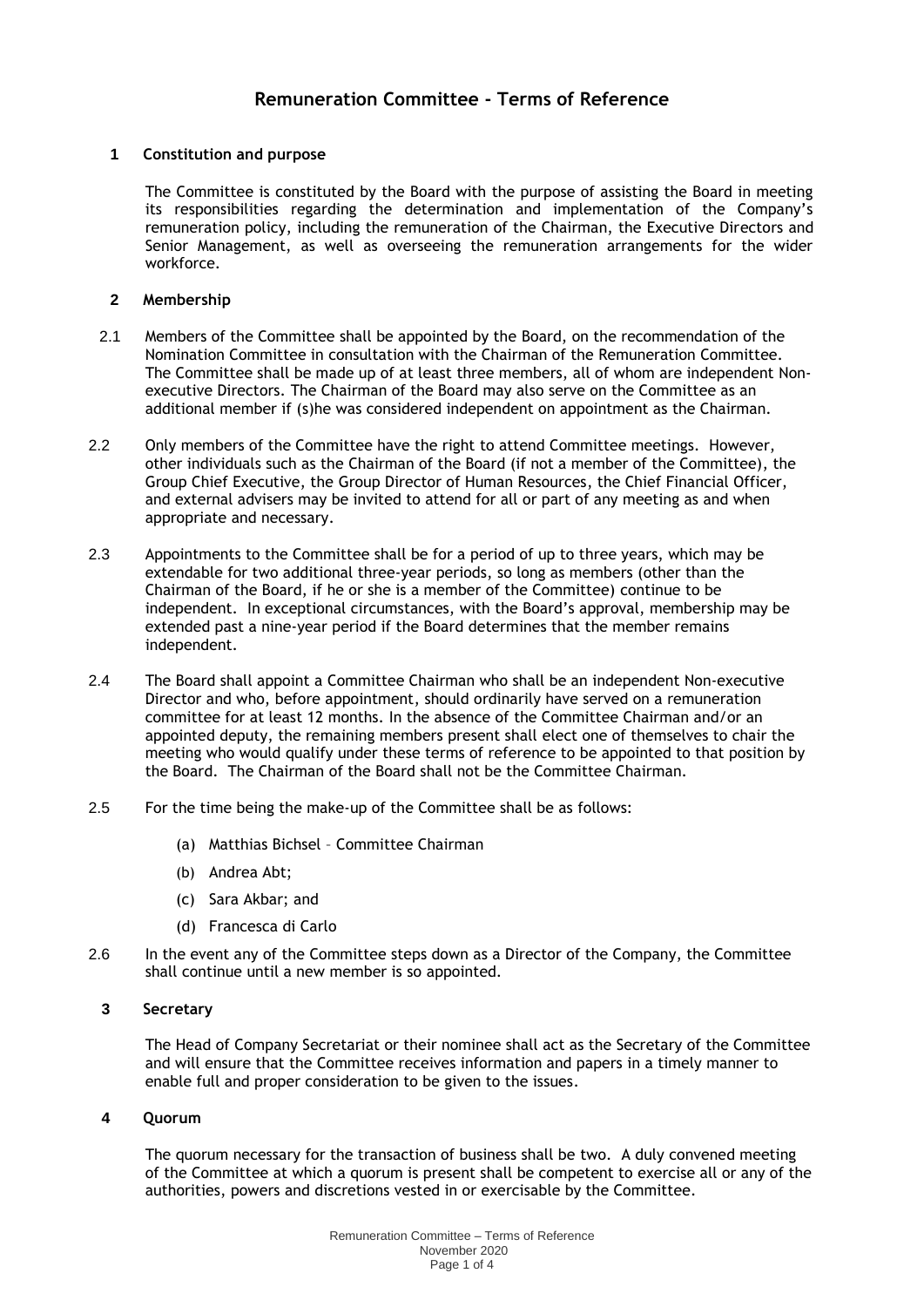## **5 Meetings**

- 5.1 The Committee shall meet at least twice a year and otherwise as required.
- 5.2 The Secretary of the Committee shall ascertain, at the beginning of each meeting, the existence of any conflicts of interest and minute them accordingly.
- 5.3 The Committee may hold meetings by telephone or use any method of electronic communication and may take decisions without a meeting by unanimous written consent when the Committee Chairman considers this to be necessary or desirable.

## **6 Notice of Meetings**

- 6.1 Meetings of the Committee shall be called by the Secretary of the Committee at the request of any of its members.
- 6.2 Unless otherwise agreed with the Committee Chairman, notice of each meeting confirming the venue, time and date together with an agenda of items to be discussed, shall be forwarded to each member of the Committee, any other person required to attend and all other Nonexecutive Directors, no later than three working days before the date of the meeting. Supporting papers shall be sent to Committee members and to other attendees as appropriate, at the same time.

#### **7 Minutes of Meetings**

- 7.1 The Secretary of the Committee shall minute the proceedings and resolutions of all Committee meetings, including the names of those present and in attendance.
- 7.2 Minutes of Committee meetings shall be circulated promptly to all members of the Committee and once agreed, circulated to all members of the Board, unless in the opinion of the Committee Chairman, it would be inappropriate to do so.

# **8 Annual General Meeting**

The Committee Chairman shall attend the Annual General Meeting prepared to respond to any shareholder questions on the Committee's activities.

### **9 Responsibilities of the Committee Chairman**

The responsibilities of the Committee Chairman shall include fostering an open, inclusive and, where appropriate, challenging discussion as well as engaging with principal shareholders on significant matters related to the areas of responsibility of the Committee.

#### **10 Duties**

The Committee shall:

- 10.1 Have delegated responsibility to determine and review annually, the framework and policy for the remuneration of the Chairman of the Company, the Executive Directors and such other members of the executive management (to include, at a minimum, the Company Secretary and the first layer of management below Board level, as is designated by the Board). The remuneration policy for Non-executive Directors shall be a matter for the Chairman of the Board and the executive members of the Board. No director or manager shall be involved in any decisions as to their own remuneration;
- 10.2 ensure that the objective of the remuneration policies and practices support the Company's strategy and promote long-term sustainable success. Executive remuneration should be aligned to the Company's purpose and values and clearly linked to the successful delivery of the Company's long-term strategy. It should consider the requirements of the UK Corporate Governance Code for clarity, simplicity, risk mitigation, predictability, proportionality and alignment to culture. Performance-related elements should be transparent, stretching and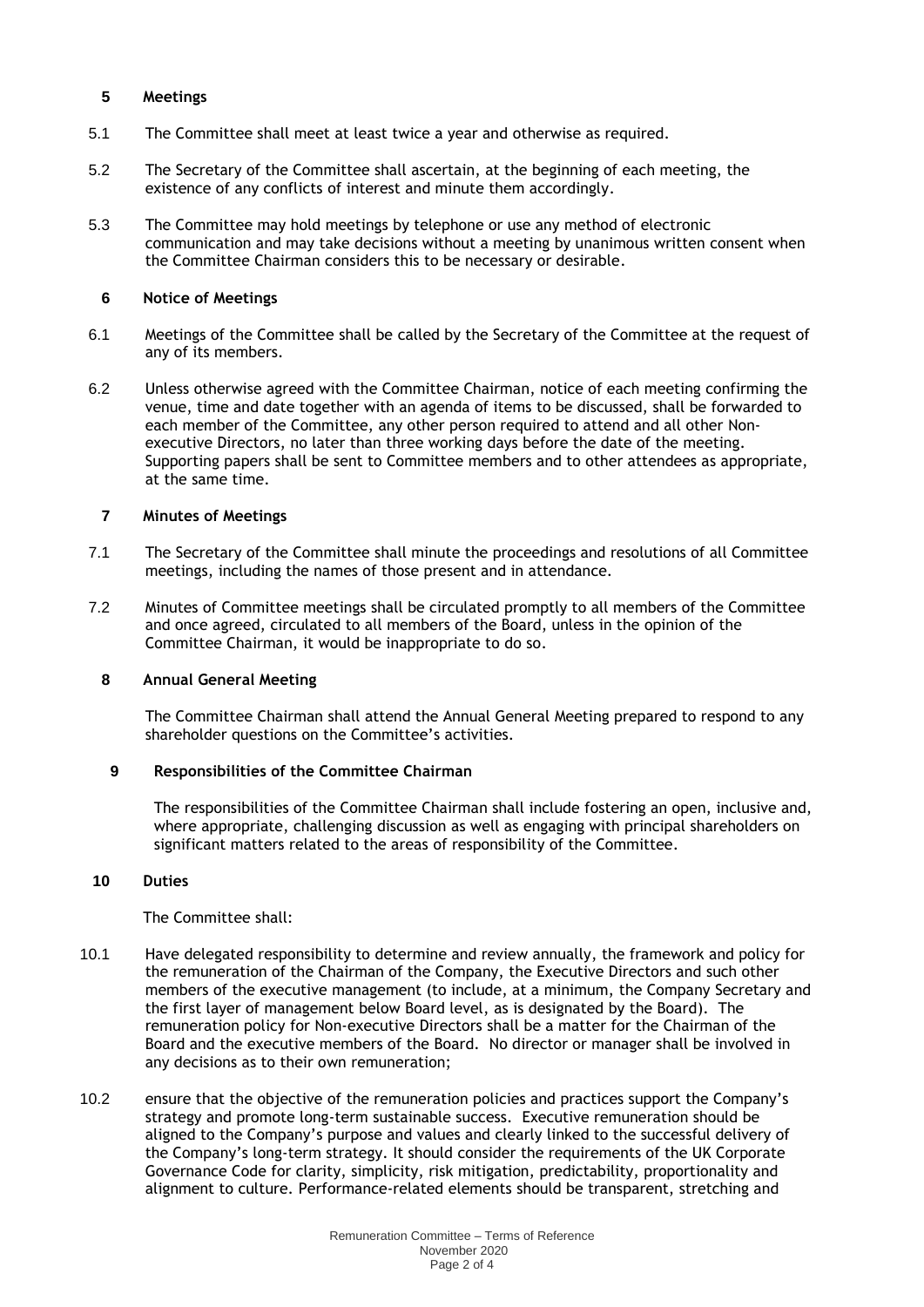rigorously applied. Remuneration should be structured so as to link reward outcomes to corporate and individual performance;

- 10.3 within the terms of the agreed policy and in consultation with the Chairman of the Board and/or Group Chief Executive as appropriate, (and in line with 10.1 above), determine the total individual remuneration packages of the Chairman of the Board, each Executive Director and other designated senior executives (to include, at a minimum, the Company Secretary and the first layer of management below Board level), including salary, bonuses, and any other incentive arrangements;
- 10.4 review wider workforce remuneration and related policies
- 10.5 review the ongoing appropriateness and relevance of the remuneration policy;
- 10.6 approve the design of, and determine targets for, any performance related pay schemes operated by the Company for Executive Directors and designated senior management and approve the total annual payments made under such schemes (in accordance with the provisions of the UK Corporate Governance Code). For any such plans, determine each year whether awards will be made, and if so, the overall amount of such awards, the individual awards to Executive Directors, Company Secretary and other designated senior management and the performance targets to be used;
- 10.7 review the design of any performance related pay schemes operated by the Company for the general employee population and review the total annual payments made under such schemes;
- 10.8 review the design of all share incentive plans for approval by the Board and shareholders;
- 10.9 ensure that remuneration schemes and policies enable the use of Committee discretion and independent judgement to override formulaic outcomes, taking into account Company and individual performance; when authorising remuneration outcomes, including provisions that would enable the Company to recover and/or withhold sums or awards in appropriate circumstances;
- 10.10 for Executive Directors, establish schemes that promote long-term shareholding and support long-term shareholder interests, with share awards subject to total vesting and holding periods of at least five years, and a formal policy for post-employment shareholding requirements encompassing both unvested and vested shares;
- 10.11 determine the policy for, and scope of, pension arrangements for each Executive Director and other designated senior management, which should be aligned with those available to the wider workforce;
- 10.12 ensure that contractual terms and policy on termination, and any payments made, are fair to the individual and the Company, that failure is not rewarded, and that the duty to mitigate loss is fully recognised;
- 10.13 agree the policy for authorising claims for expenses from the Directors;
- 10.14 be exclusively responsible for establishing the selection criteria, selecting, appointing and setting the terms of reference for any remuneration consultants who advise the Committee;
- 10.15 obtain reliable, up-to-date information about remuneration in other companies of comparable scale and complexity. To help it fulfil its obligations, the Committee shall have full authority to appoint remuneration consultants and to commission or purchase any reports or surveys or information which it deems necessary at the expense of the Company but within any budgetary restraints imposed by the Board. However, the Committee should avoid designing pay structures based solely on benchmarking to the market or on the advice of remuneration consultants; and
- 10.16 work and liaise as necessary with the Board and all other Board Committees, ensuring the interaction between Committees and the Board is reviewed regularly.